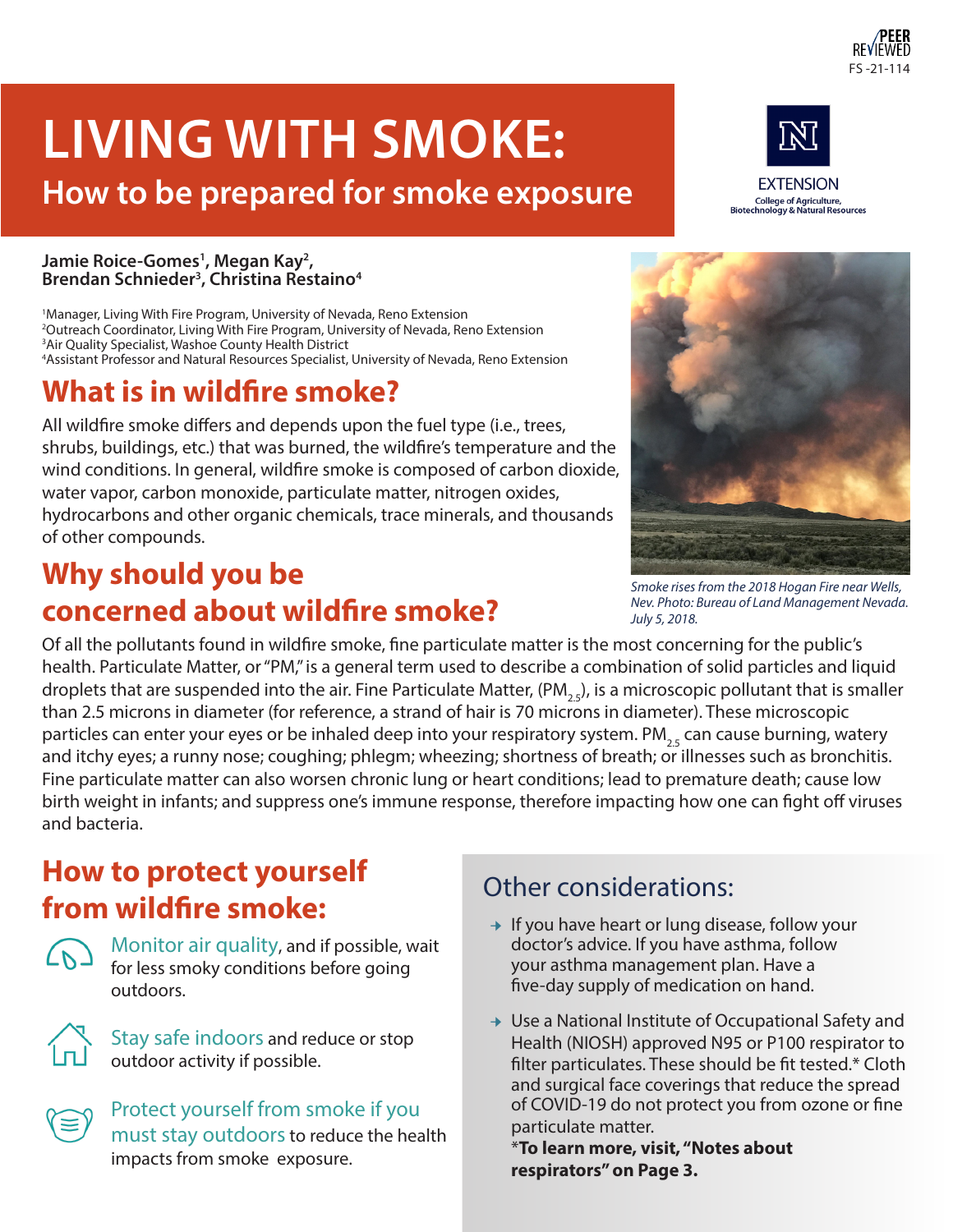#### Monitor air quality:

View the latest air quality index (AQI) forecast and current conditions at **AirNow.gov.** When wildfire smoke hits, go to Fire.AirNow.gov or scan the QR code below.



# Stay safe indoors during smoke events:

- $\triangleright$  Keep windows and doors closed with the air conditioner on (if available).
- $\triangleright$  If applicable, close the heating, ventilation and air-conditioning (HVAC) units fresh air intake (meaning it pulls outside air to cool or heat it) and change the system to "recirculate mode." Generally, home HVAC systems utilize an air intake inside of the home, so you do not need to worry about this. But, check with your HVAC specialist.
- $\triangleright$  If your home utilizes a swamp cooler or has a window air-conditioning unit, these units intake outside air and should be turned off.
- $\triangleright$  If you lack air conditioning, closing the windows during hot weather can be unsafe. Consider staying elsewhere.
- $\triangleright$  Air filters are rated on the Minimum Efficiency Reporting Values (MERV) scale, and a MERV 13 or higher rated filter can help to reduce PM amounts indoors. Check with your HVAC technician before installing a MERV 13 filter in your HVAC air intake.
- $\triangleright$  Create a "clean room" in your home.

#### How to create a clean room:

- $\rightarrow$  Choose a room with no fireplace, few windows and doors that can fit everyone in your household.
- $\rightarrow$  Use a portable air cleaner, also known as an air purifier, or air sanitizers that do not produce ozone. Ensure that whatever type of purifying mechanism you use is the appropriate size for the room.
- $\rightarrow$  If you lack a portable air purifier, you can make your own box fan filtration unit. Go to bit.ly/DIYFanFilter to learn how, or scan the QR code below.



**NOTE: Never leave these box fan filtration units unattended.** 

- $\rightarrow$  Avoid creating additional smoke or particulate matter in the home, as these can impact the indoor air quality. Do not:
	- □ Smoke
	- **J** Use gas, propane or wood-burning stoves or fireplaces
	- ӽ Burn candles or incense
- ӽ Use aerosol spray cans
- ӽ Fry or broil foods
- ӽ Vacuum. Instead, clean with a wet towel or wipe.

#### Protect yourself from smoke if you must stay outdoors:

Some people work outdoors and cannot remain indoors during smoky conditions. If you must remain outdoors, the following tips will help reduce your exposure and health impacts:

- ▶ Stay hydrated. Adequate hydration keeps your airway lubricated, which keeps you safer from health impacts related to smoke.
- ▶ Use NIOSH N95 or P100 respirators if you must be outside.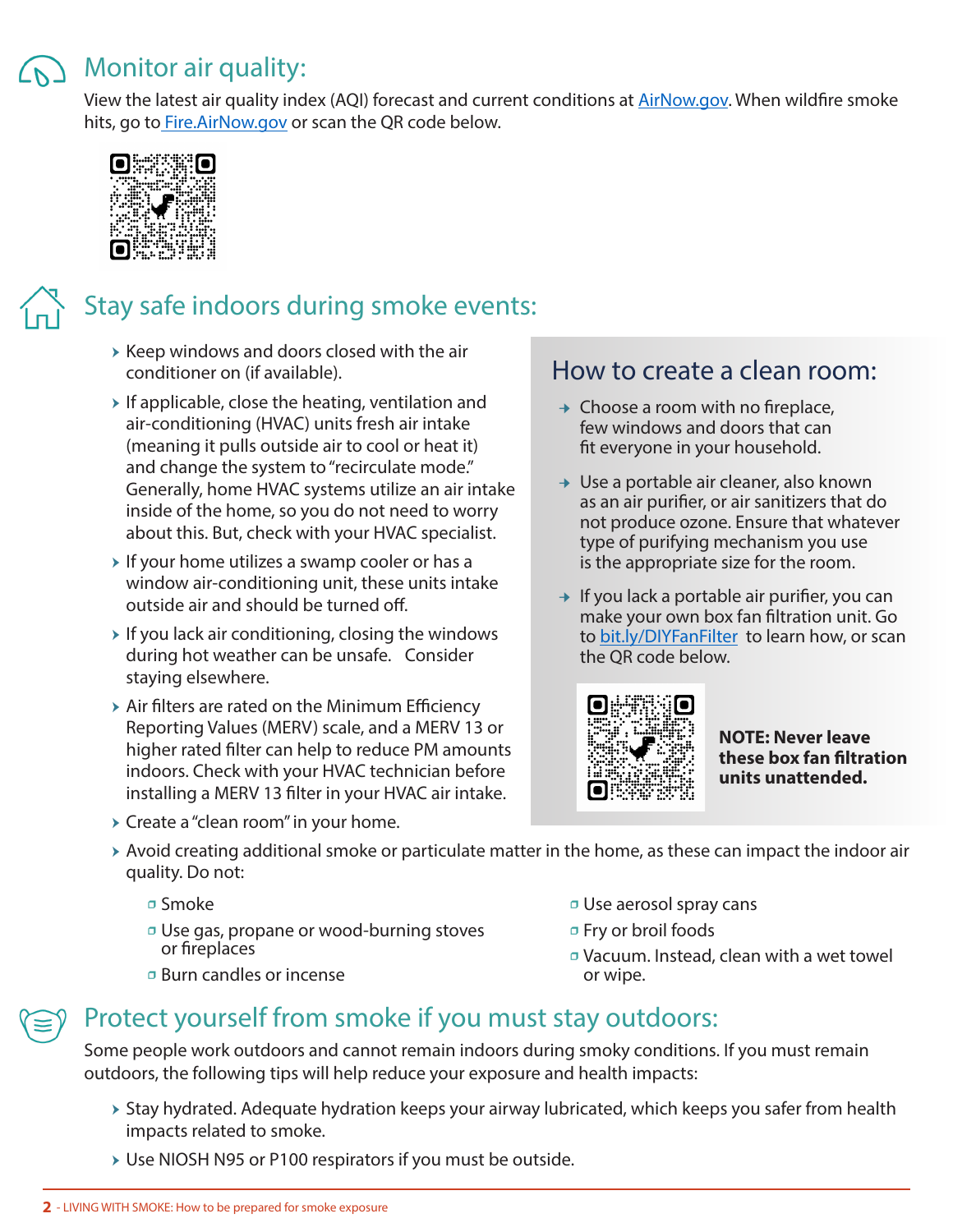- $\rightarrow$  If possible, reduce strenuous activities, and take frequent breaks indoors to limit the amount of smoke inhaled.
- ▶ View the air quality index (AQI) on Fire.AirNow.gov, which is updated every hour at :31. If possible, wait for less smoky air quality before going outdoors.
- $\rightarrow$  To reduce the amount of smoke while driving in a vehicle, close windows and vents and use the air conditioner on "recirculate mode."

#### Notes about respirators:

Go to bit.ly/N95HowTo to learn how to properly use an N95 respirator, or scan the QR code to the right.

- → NIOSH N95 or P100 respirators are typically fit tested to be most effective. However, the respirators can be beneficial even if they are not fit tested. The respirators will be labeled "NIOSH" and "N95" or "P100."
- $\rightarrow$  These respirators are not designed for children or for people with beards.
- $\rightarrow$  Cloth, surgical or dust masks will not protect against ozone or particulate matter.

# **The difference between prescribed fire smoke and wildfire smoke:**

Like wildfire, prescribed fire produces smoke that can negatively impact health. Prescribed fire smoke, however, is different from wildfire smoke.

- $\triangleright$  Prescribed fires are carefully planned and must meet the requirements of air quality districts that are designed to limit smoke exposure to nearby communities.
- $\triangleright$  Exposure to smoke from prescribed fire is usually confined to areas surrounding the burn, whereas smoke from uncontrolled wildfires can enter the upper atmosphere and travel long distances, potentially impacting a greater number of people.
- $\rightarrow$  Prescribed burns typically consume less biomass (i.e organic matter that is a fuel) than wildfires, therefore they produce less smoke. **If prescribed fire smoke were equivalent to lighting a match, then wildfire smoke would be like lighting a bonfire.**
- $\triangleright$  In contrast to prescribed fires, which usually only burn vegetation, the composition of wildfire smoke can include particulate matter from burned homes, vehicles and hazardous materials.
- $\triangleright$  Wildfires tend to happen during hot and dry months that create the conditions for extreme fire behavior. Prescribed fires are usually ignited during milder weather conditions.

#### What is prescribed fire and why is it used?

Prescribed fire, or "controlled burning," is a valuable tool that land managers use to meet certain objectives. Controlled burns restore the ecological health benefits of low-intensity fires and reduce hazardous fuels and the threat of catastrophic wildfire.

To learn more about prescribed fire in the Humboldt-Toiyabe National Forest, go to bit.ly/PrescribedFireHumboldt-Toiyabe or scan the QR code below.